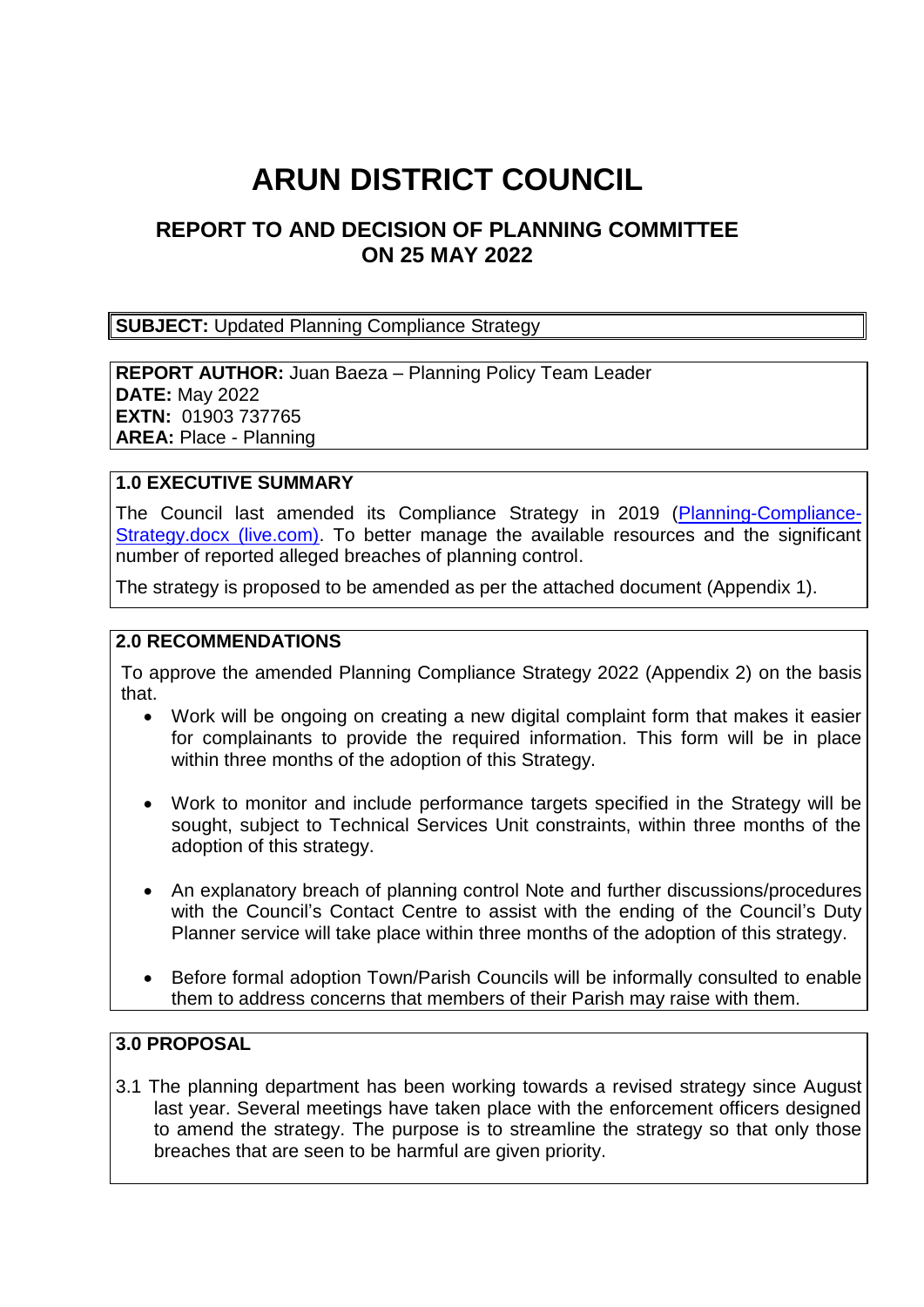- 3.2 Work has also been progressing to introduce an information leaflet which will signpost those complaints that can be addressed by reference to other documents. For example, the leaflet would inform complainants that breaches which are Permitted Development are not subject to planning control and therefore will not be investigated. This will be completed within 3 months of the date of the Committee and it will sit alongside the Strategy.
- 3.3 At the moment the Council continues to receive a number of enforcement cases that it is not able to deal with due to difficulties in recruiting replacement enforcement officers. Instead of a full complement of 5 officers it currently has one part time officer. Work is currently taking place to source consultants to progress Compliance work and Officers are investigating partnership arrangements with nearby authorities so that this work can be carried out.
- 3.4 The Council last amended its Enforcement Strategy in 2019 [\(Planning-Compliance-](https://view.officeapps.live.com/op/view.aspx?src=https%3A%2F%2Fwww.arun.gov.uk%2Fdownload.cfm%3Fdoc%3Ddocm93jijm4n13857.docx%26ver%3D14095&wdOrigin=BROWSELINK)[Strategy.docx \(live.com\)\)](https://view.officeapps.live.com/op/view.aspx?src=https%3A%2F%2Fwww.arun.gov.uk%2Fdownload.cfm%3Fdoc%3Ddocm93jijm4n13857.docx%26ver%3D14095&wdOrigin=BROWSELINK).
- 3.5 The changes are under:
	- Section 4 'Planning Enforcement Objectives' where the objectives have been simplified to be more understandable to the public.
	- Section 5 'Key Principles' reference to providing a duty planning service removed. Within three months of adoption of this updated Strategy the Duty Planner service will end and be replaced by the provision of an explanatory breach of planning control note and where the Council's Contact Centre cannot satisfactorily deal with customer enquiries on alleged breaches an alternative planning mailbox will be provided.
	- Section 6 General Principles reference will be added to make clear that enforcement action will not be taken for all breaches and breaches will be directed to where resources are most appropriate.
	- At the end of section 7 'What is a Breach of Planning Control' an additional sub section will be added to say that some breaches where they cause negligible, or no harm will not be investigated.
	- The list to section 8 'Reporting a Breach' setting out the information required when reporting a breach will be extended and stated that without all that information being provided may result in complaint returned and not being investigated.
	- A new section 10 'Case Priority' will be incorporated into the strategy with those cases falling into Priority 4 will be dealt with without being formally registered.
- 3.6 The recommendations proposed will update the Council's Compliance Planning strategy to enable the available resources to be directed only to breaches that are resulting in significant planning harm. This will have the benefit of managing public expectation by being made clearly aware of where enforcement resources will be directed. This will mean that officer time will be freed away from the bulk of complaints that relate to minor levels of harm to deal with those that result in significant harm.